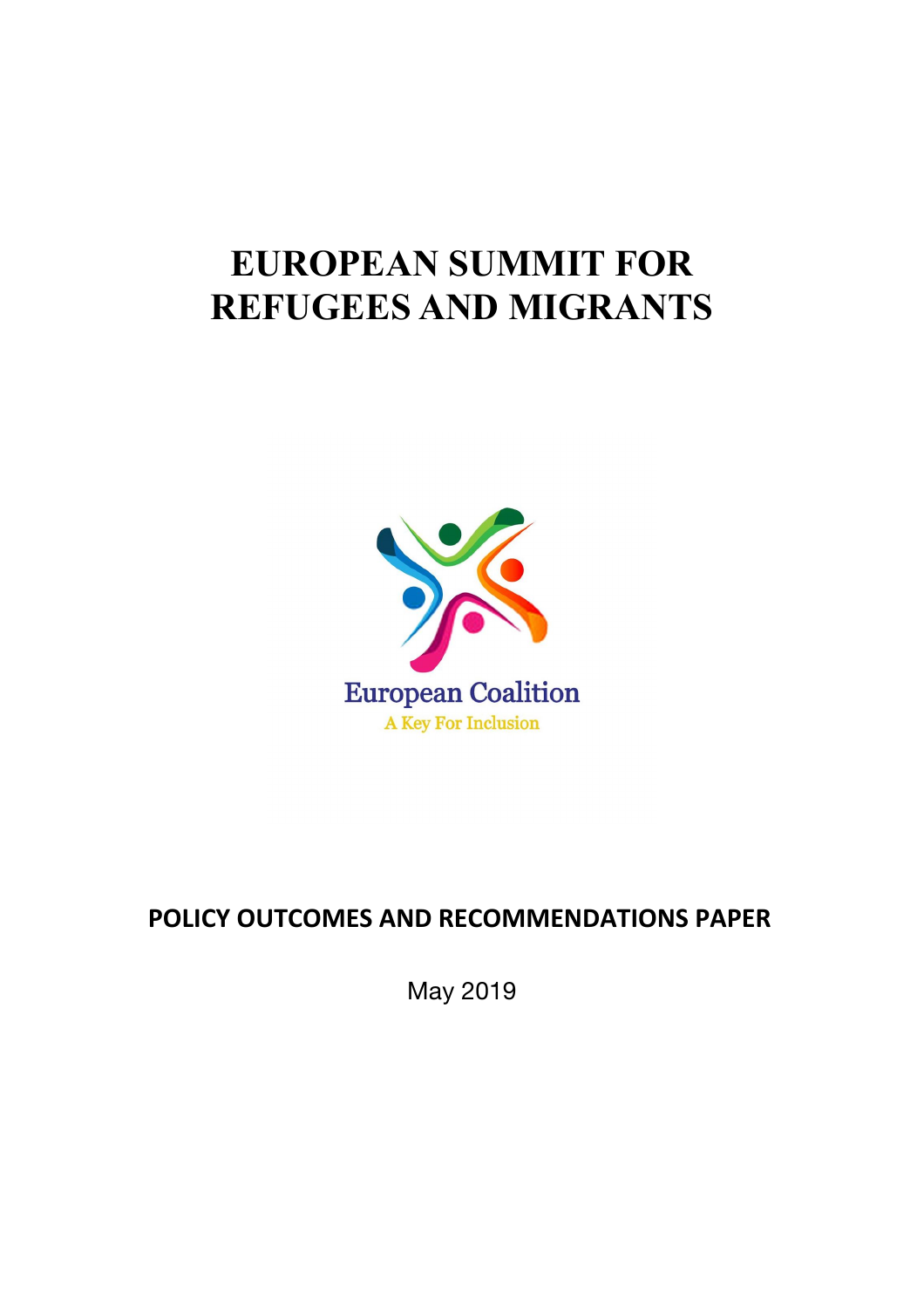*"A space to bring together refugee and migrant leaders from Europe to influence the European Agenda and European policies as new active citizens"* 



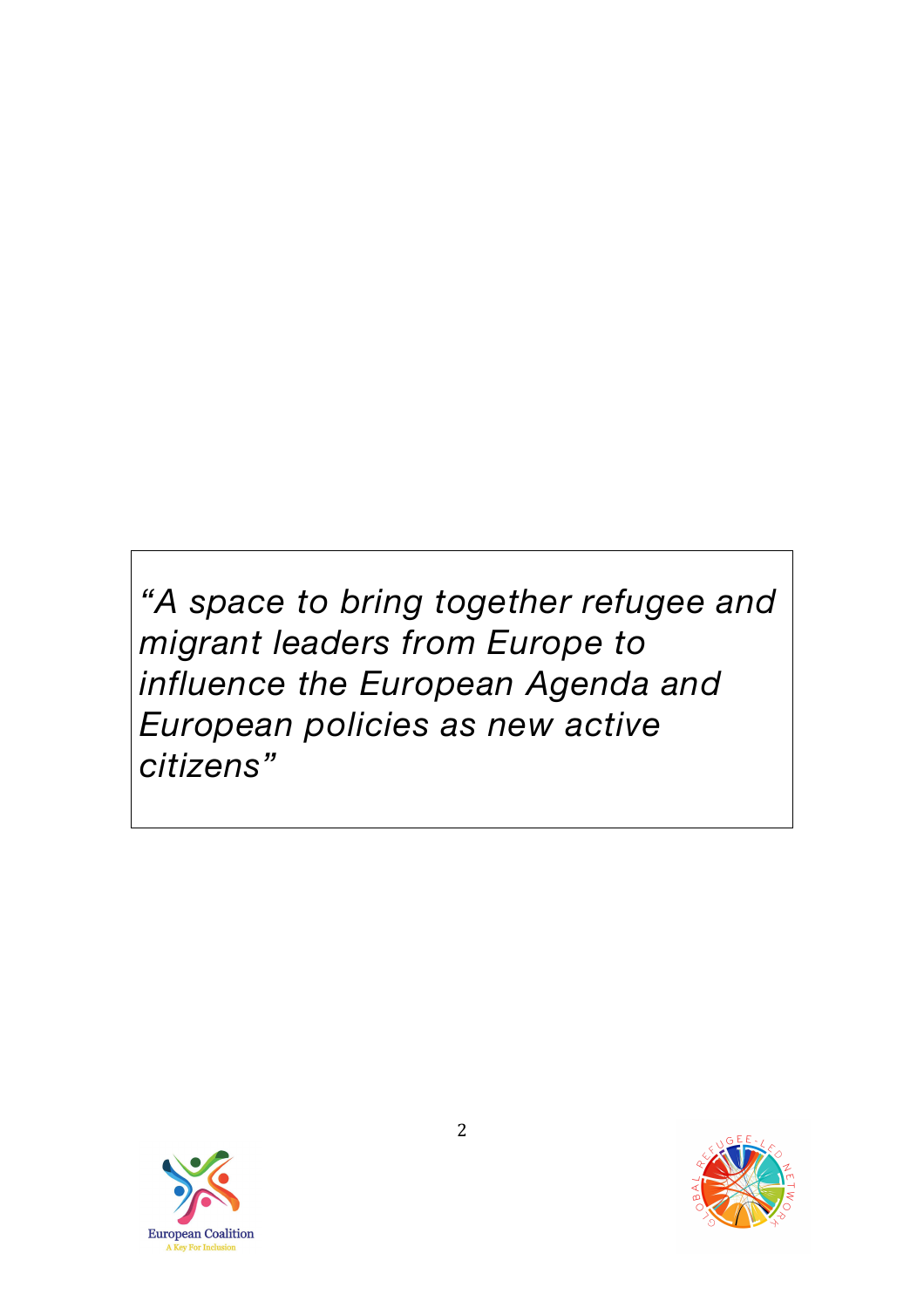#### **INTRODUCTION & BACKGROUND**

On 4 and 5 May 2019, refugee and migrant leaders living in Europe gathered for the European Summit for refugees and migrants in Brussels. The summit aimed at bringing together at least 60 refugee and migrant leaders from all of the European countries (28 including the United Kingdom) to plan and coordinate their efforts and influence the European agenda and European policies as new active EU citizens.

The European Summit was deliberately scheduled to take place before the elections of the European Parliament where issues such as migration and refugee inclusion dominated the political debates in many member states.

The objectives of the summit were threefold:

- 1. **To strengthen refugees'/migrants' agency and capacity to effectively influence** European decision-making processes, including by ensuring the voices of refugees and migrants are heard at the national and European levels.
- 2. **To build a European coalition** of refugee-led and migrant-led advocates capable of influencing the EU agenda and decision-making processes on refugee and migrant policies. This coalition will serve as the European chapter of the Global Refugee-led Network.
- 3. **To coordinate activities** for future refugee-led and migrant-led advocacy by identifying crosscutting EU policy priorities, develop joint recommendations to improve EU policies on refugees and migration and agree on a road map of future activities including a capacity development program of the advocates.

This paper outlines the main outcomes of the discussions and features key recommendations for improving European refugee and migration policies in four thematic areas, namely inclusion and participation, education, health and wellbeing and access to protection. This paper provides an overview of the main challenges and offers key recommendations to address those challenges.



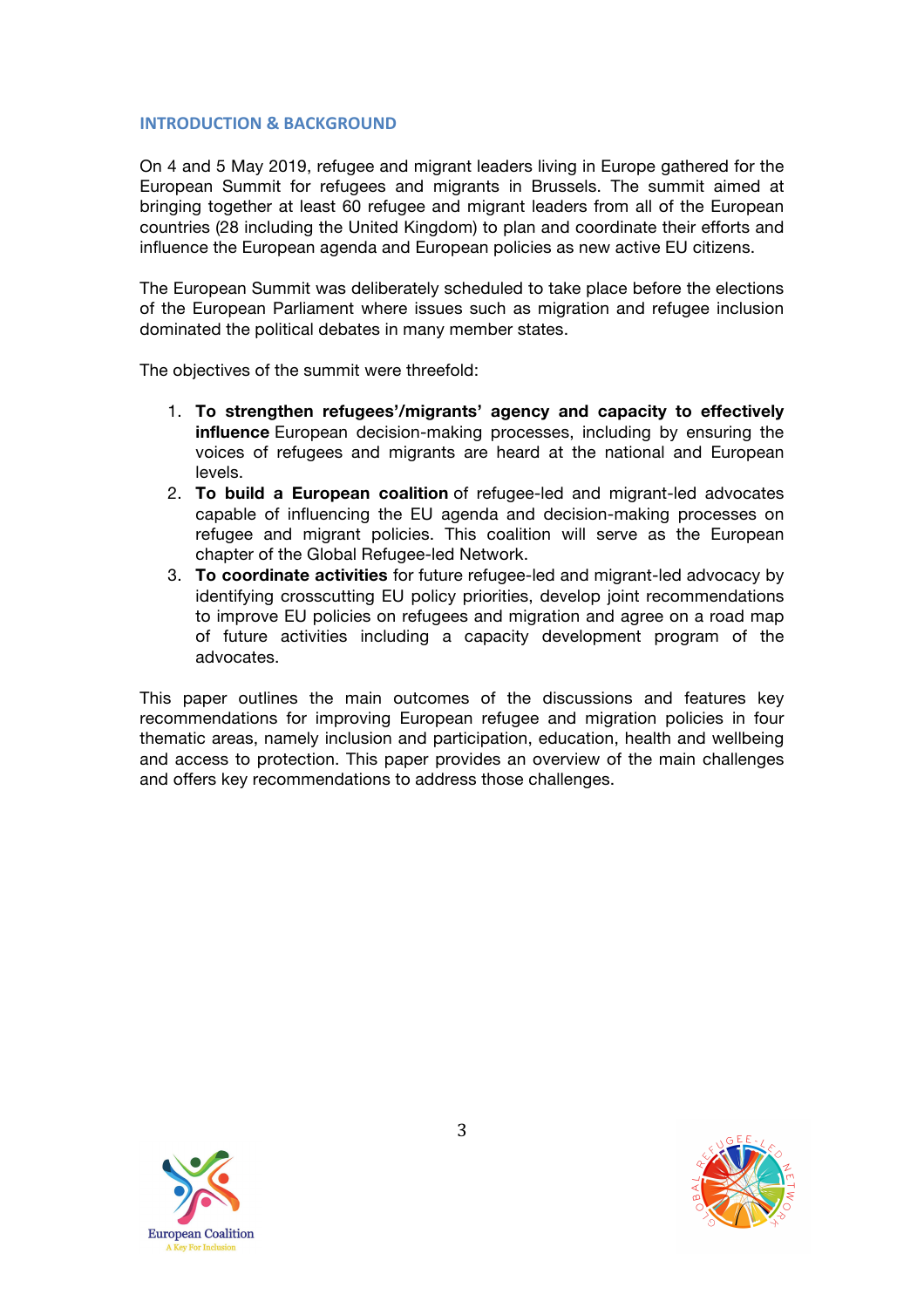# Identified Challenges

- Inclusion and Participation
- Access to Labour Market
- Systemic Discrimination, Racism and Xenophobia
- Understanding Rights and Responsibilities
- Education
- Health and Wellbeing
- Protection



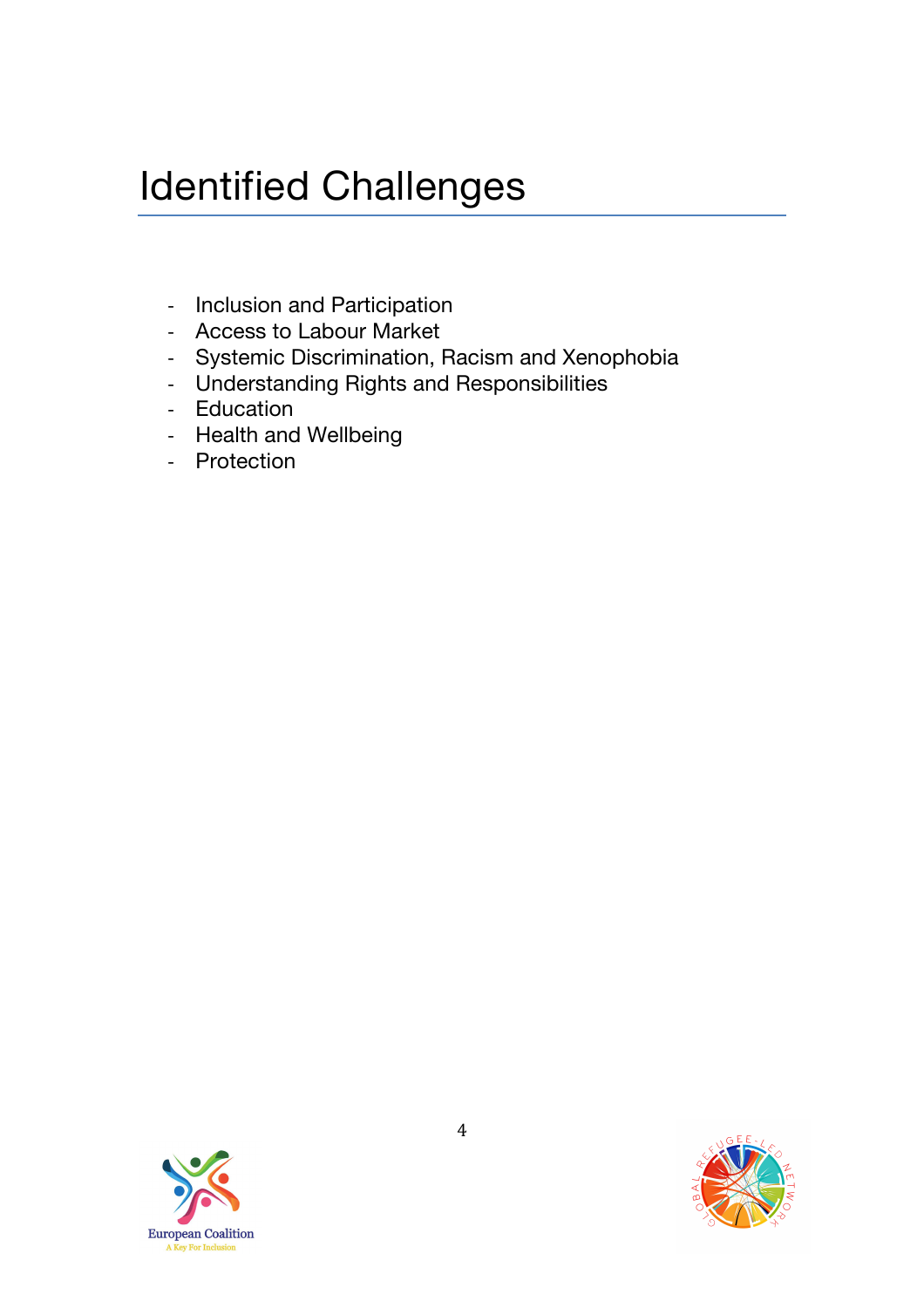#### **INCLUSION AND PARTICIPATION**

The inclusion of migrants and refugees into European societies presents an enormous opportunity. Inclusion and participation can be enhanced in several ways. In this paper, focus lies on three sub-themes that have been identified as key areas for meaningful inclusion of migrants and refugees. The first one is access to the labour market, as employment remains one of the most valuable ways to be integrated into the host society.

Employment is not only valuable for migrants and refugees themselves, but also for governments, employers and other stakeholders. The second factor that enhances inclusion and participation of migrants and refugees is the prevention and combating of discrimination, racism and xenophobia. Unfortunately, racism and discrimination against migrants, particularly against Muslim migrants impedes successful inclusion and participation of migrants and refugees into the society of host communities. Third, an important factor for inclusion of migrants and refugees is to know and fully understand their rights and duties as newcomers.

#### **ACCESS TO LABOUR MARKET**

Being able to access the job market of a host country is crucial for participation and inclusion of migrants and refugees. Nevertheless, many people face hurdles and obstacles hindering them from accessing job markets in receiving societies, which are laid down below:

- a. **Language requirements -** limited language skills present a major obstacle to employment, especially for jobs for which qualifications are needed. Language courses are not always readily available to migrants due to waiting lists or high costs.
- b. **Legal barriers, i.e. lack of recognition of education and professional degrees** - migrants and refugees face difficulties in getting their previous education followed in their home country recognized in the receiving country. Official diplomas or other educational degrees are not recognized which hinders access to jobs for which those qualifications are required.
- c. **Difficulties in accessing education and professional training**  migrants and refugees face numerous difficulties in accessing formal education, especially those who are over 18 years old.
- d. **Lack of positive public attitudes - migrants often feels** that a positive attitude towards their potential is lacking. Diversity programs exist in some countries, but especially outside of the public sector diversifying the workforce remains a challenge. This lack of positive attitudes is also due to the lack of role models, who have succeeded in accessing the job market, representing and giving voice to other aspiring migrants and refugees.
- e. **Administrative struggles -** to access the labour market having a social security and a tax number is a prerequisite. For migrants



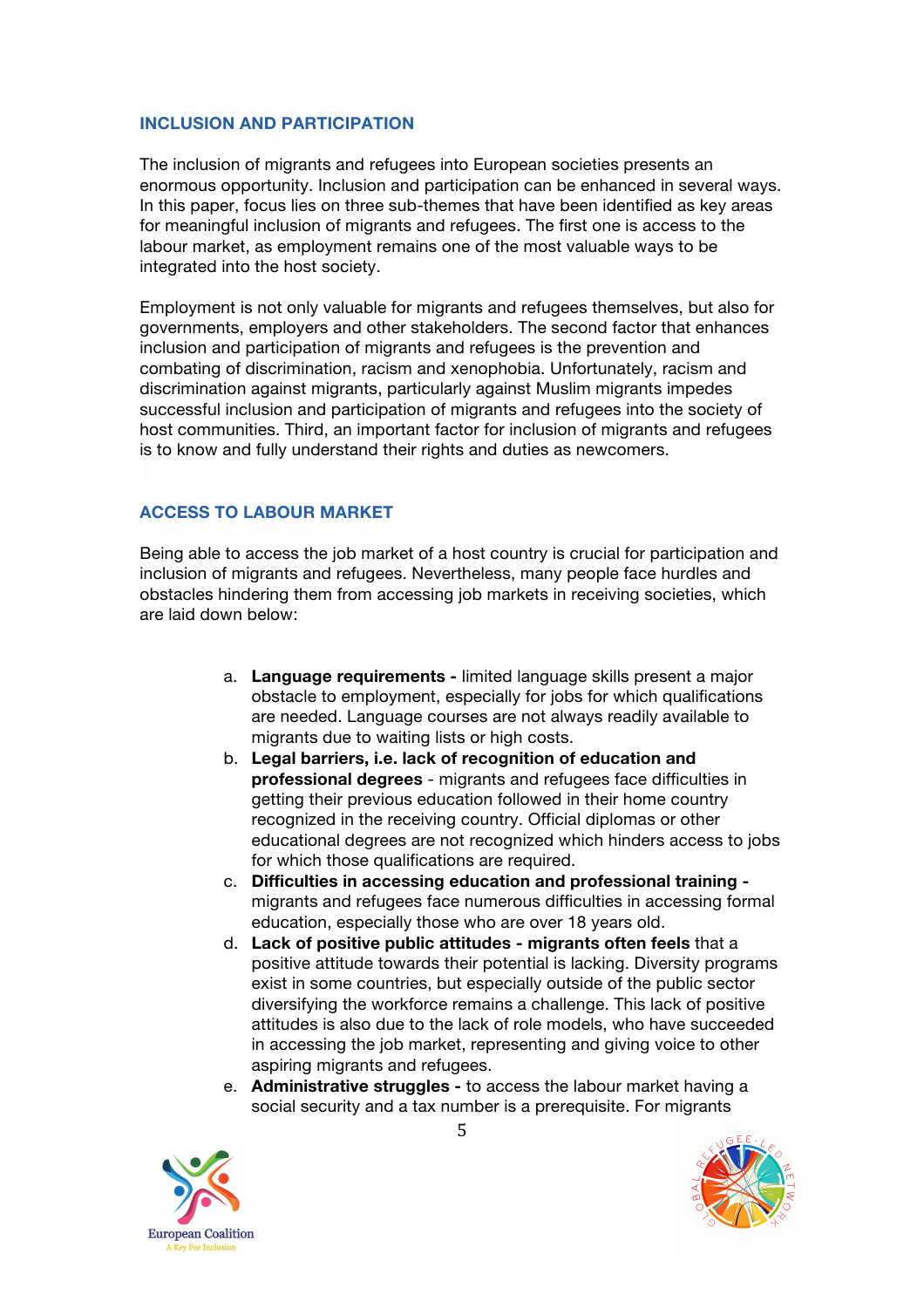without a physical address it is not always easy or possible to obtain such documents, excluding them from the labour market.

- f. **Lack of information for potential employers -** Potential employers do not always see an immediate business case for hiring refugees or migrants. This is not necessarily due to unwillingness to hire them, but mostly due to a lack of available information on the skills and potential of migrants and refugees.
- g. **Uncertainty on legal status and duration of stay -** the temporality of the stay of migrants and uncertainties related to their administrative status brings many difficulties for getting into education programs and employment.
- h. **Different rights corresponding to different status -** administrative distinctions between different types of permits (temporary, permanent) is reflected in the political distinction between students, migrants, highly skilled migrants, refugees, beneficiaries of subsidiary protection, etc. This leads to confusion and uncertainty for both migrants and employers and impedes access to economic opportunities.
- i. **Pressure -** migrants experience a lot of pressure, for example during an asylum procedure in which they have to submit evidence to substantiate their claims, but also after obtaining their legal status in order to become self-reliant. At the same time, migrants often still have traumas that have not been dealt with or they suffer from psychological stress.

#### **SYSTEMIC DISCRIMINATION, RACISM AND XENOPHOBIA**

- 1. **Discrimination on the job and the housing market -** Migrants are often discriminated as landlords reject them as tenants and their job applications get disregarded because of a family name or photo in a CV. In addition, landlords often expect deposits, which migrants are not able to afford due to their weak economic situation.
- 2. **Racial profiling -** while racial profiling is forbidden by law, migrants and refugees feel discriminated as they are coming under increasing suspicion when travelling, during security checks or anti-terrorism operations of security forces. This fuels the feeling of being excluded.
- 3. **Lack of political representation -** Migrants and refugees are not always visible as political actors; as politicians on a local or national level, or in leading roles at companies. This increases the 'fear of the unknown' and leads to discrimination and xenophobia.
- 4. **Lack of soft skills -** in order to create mutual understanding between migrants and members of the host society soft skills are crucial. Civil servants or government officials often lack intercultural communication skills, while migrants' often still distrust public authorities due to previous negative experiences. The lack of soft skills on both sides leads to misunderstandings, 'fear of the other' and discrimination.



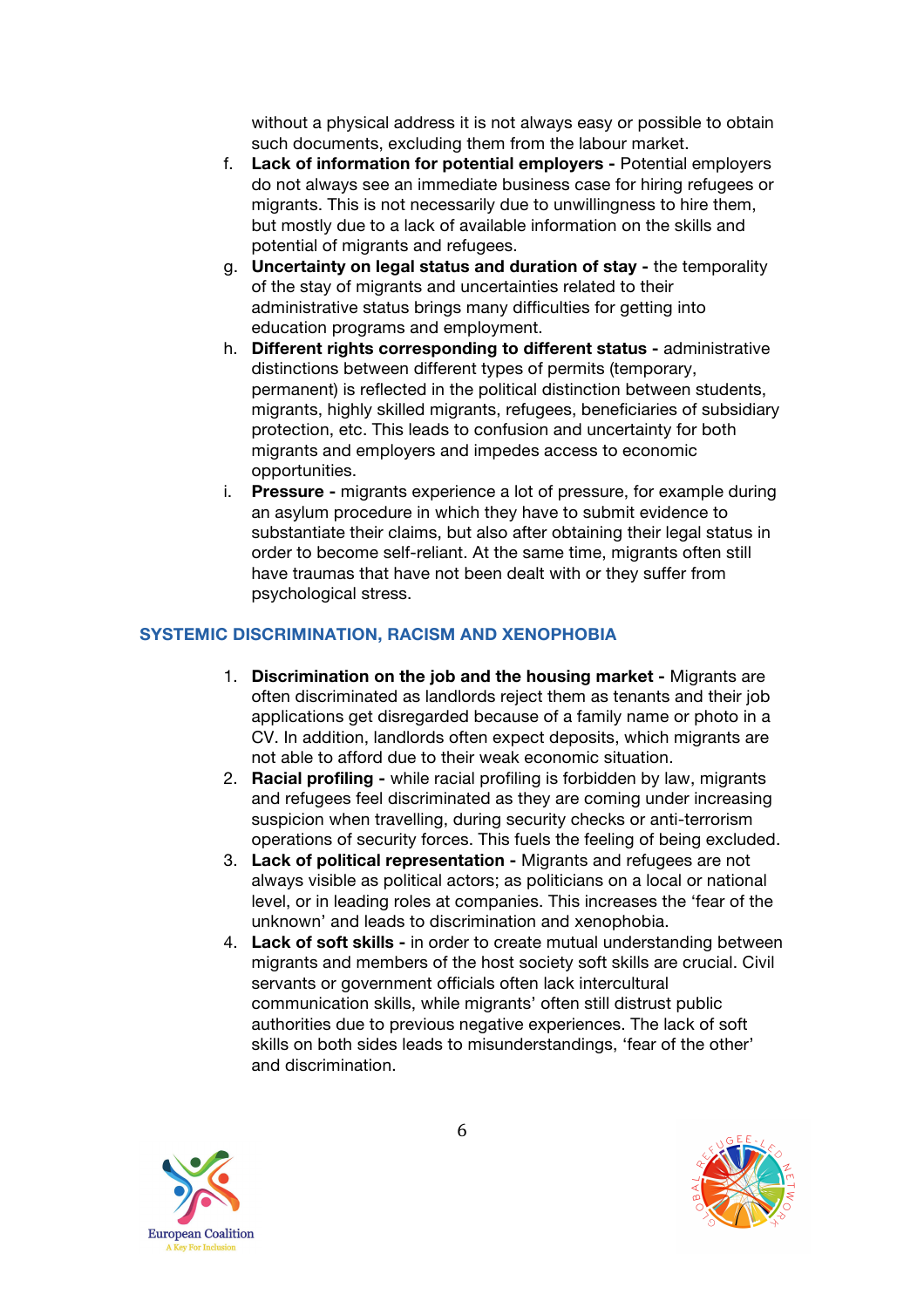#### **UNDERSTANDING RIGTHS AND RESPONSIBILITIES**

- 1. **Lack of information about and access to rights -** migrants are often not well informed about their (labour or other) rights, exposing them to risks such as exploitation. Especially in rural areas migrants and refugees are not aware of their rights, as there is less civil society engagement.
- 2. **Available information on rights and duties is not accessible for everyone -** even when the relevant information is there, migrants and refugees face several barriers in accessing or processing these information. Information is often provided in the local language, or translations are not always accurate. At the same time, not being aware of crucial duties such as the obligation to pay certain taxes can lead to issues. Administrative terminology is often hard to understand, even for those who speak the local language. Information are at time only available online, but migrants that do not have access to a device or lack digital skills cannot make use of this channel.
- 3. **Awareness on local customs and traditions -** communication with authorities varies widely amongst states, (levels of) authorities and cultures. Migrants are not always aware of how to communicate with authorities (e-mail, in person, etc.) or how to ask them for the relevant information.

#### **EDUCATION**

Access to education, both to schools and further higher education institutions is crucial for the inclusion and integration of migrant and refugee communities. Nevertheless, they often face numerous obstacles in accessing education opportunities, which are listed down below:

- 1. **Migrants and refugees face difficulties in getting existing qualifications recognized** the **lack of information** about educational opportunities, and financial difficulties (to access language courses and to invest in higher education rather than immediate job prospects etc.). Additionally, women and mothers face extra difficulties in accessing education due to **lack of flexible schedules**.
- 2. **The existing education systems often lack flexibility.** Legal status determines access to education, keeping many children and young people without a definite status from educational opportunities.
- 3. **The lack of harmonisation of education laws across the EU** makes it difficult for migrants and refugees to pursue their education in a different EU country than their country of arrival.
- 4. **Language** remains a key barrier to access quality education. Language segregation in schools does not encourage inclusion and rapid progress in learning the new language. Countries with more than one official language bring an additional layer of challenge. But most importantly, the same barriers as to general education apply to accessing language training.



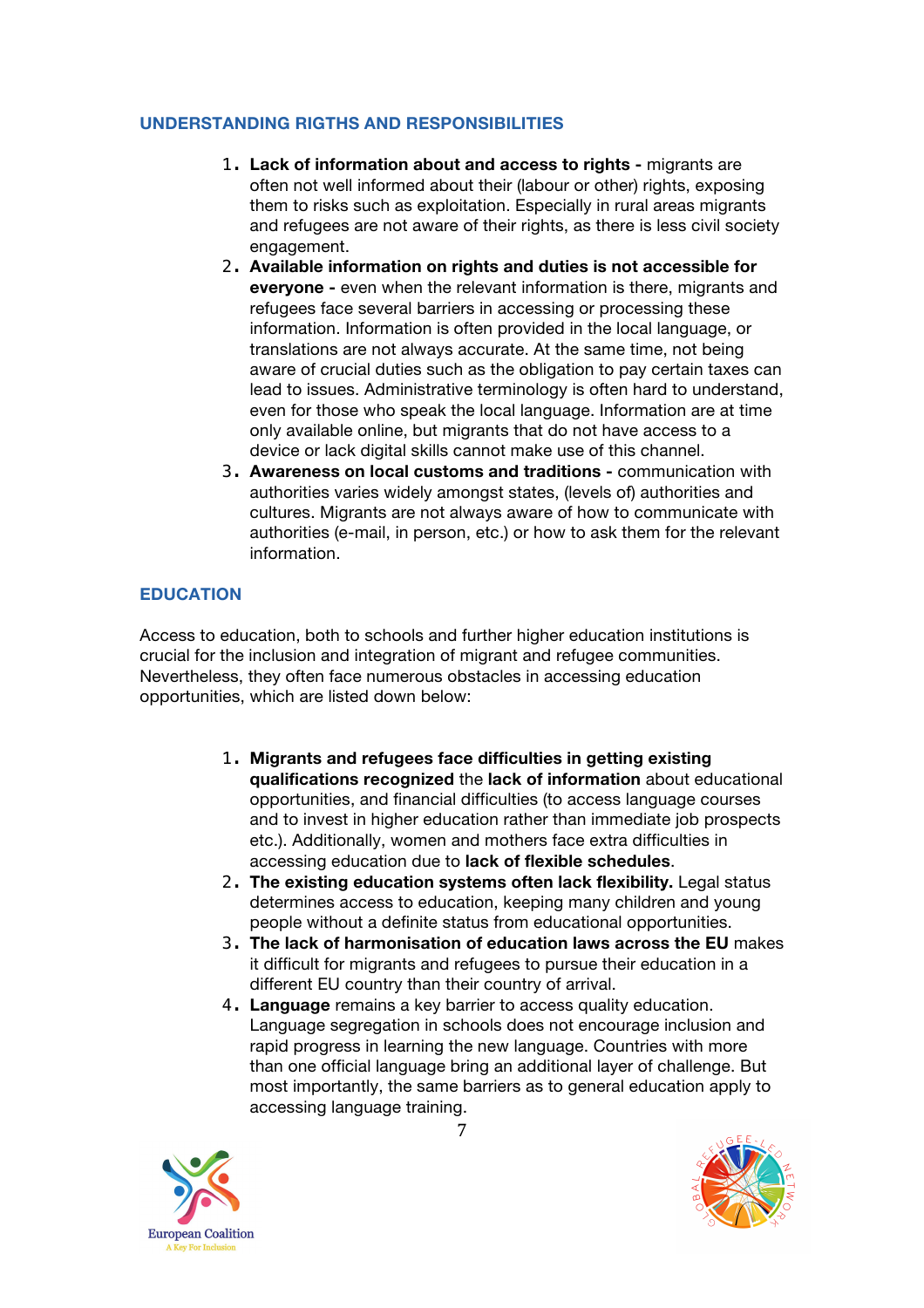5. **General lack of cultural knowledge and awareness** across educational institutions and professionals hinders efforts towards inclusion in the education system.

#### **HEALTH AND WELLBEING**

Health and the wellbeing of migrants and refugees is crucial for their inclusion, participation and flourishing in society. However, there are many challenges that remain for migrants and refugees to achieve this. These are laid down below.

- 1. **Due to a lack of information on available (medical) services** access to medical care and services is often impeded. Many migrants and refugees are not aware of their right to access quality care, many are also not familiar with medical practices in their host countries, making them suspicious of available services. In particular, there is a very strong lack of accessible information on **sexual health and mental health** — both issues that can be difficult to express within migrant communities.
- 2. **Cultural and language barriers** further limit access to and effective practices of medical services. This translates into communication difficulties between doctors and patients, which may lead to inadequate diagnosis or treatment. Hospitals or medical institutions often lack professional interpreters, which further increases the language and cultural barriers.
- 3. **The lack of cultural awareness among doctors of the host community** leads to discrimination against migrants/refugees coming from regions with specific diseases. These barriers further lead to misunderstandings between practitioners and patients and an environment of mistrust.
- 4. National government invest only **limited resources** into providing healthcare for migrants and refugees. In practice, this translates into long waiting lists and priorities given to situations of 'emergencies', with no preventive care. This further leads to limited access to specialist care for migrants and refugees, with no early diagnosis of serious medical conditions. In particular, there is **a lack of investment in mental health care for migrants and refugees.**
- 5. **Mental health** represents a challenge in itself, both in terms of access and knowledge. Within migrant communities, there is a strong stigma against mental health issues, but also in host countries. In practice, this means that these issues are not discussed and therefore not treated. This translates into a lack of access to information on available services.
- 6. **For undocumented migrants** who are in a period of transition, **access to healthcare is significantly impeded,** making them even more vulnerable.



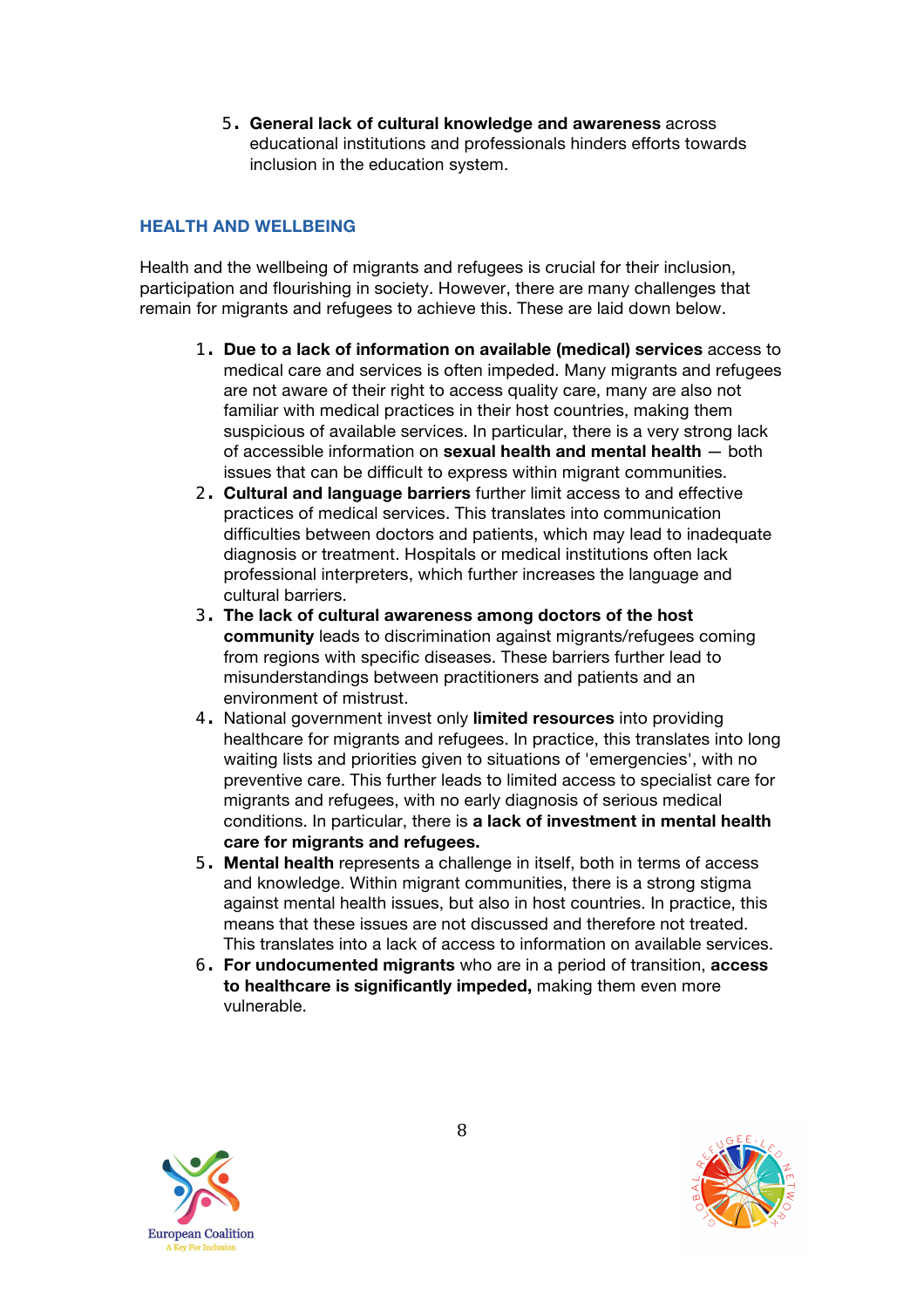#### **PROTECTION**

For migrants, asylum seekers and refugees in Europe, access to protection is the prerequisite for further inclusion and participation in the host societies. While the Common European Asylum System has harmonized EU standards, there are still large differences between EU countries with regards to asylum procedures and access to protection. Migrants and refugees thus face numerous challenges, which are explained below.

- 1. Migrants face **barriers in accessing legal information** in some EU countries. This leads to a lack of knowledge on their procedural rights and is especially problematic for vulnerable groups, including women and LGBTI. This includes limited or no access to a legal counsel. This is highly problematic for asylum seekers who are not aware of the complex application procedure.
- 2. Lack **of training for public servants, which increase language and communication barriers, but may also lead do discrimination**. While adequate laws are in place, lack of awareness amongst public servants leads to gaps in implementation, prolonged procedures, harassment in centers or at the EU borders. Lack of training and checks often lead to unsafe situations for refugees and migrants.
- 3. **Fragmented implementation of asylum policies in EU states** lead to different implementation. An example of this is the family reunification procedure under the Dublin regulation.
- 4. **Suspicion and criminalization of solidarity** leads to lack of support of the general public for providing and guaranteeing protection for those in need. Support for protective policies is highly dependent on the political context and therefore an enabling and supportive environment is crucial.



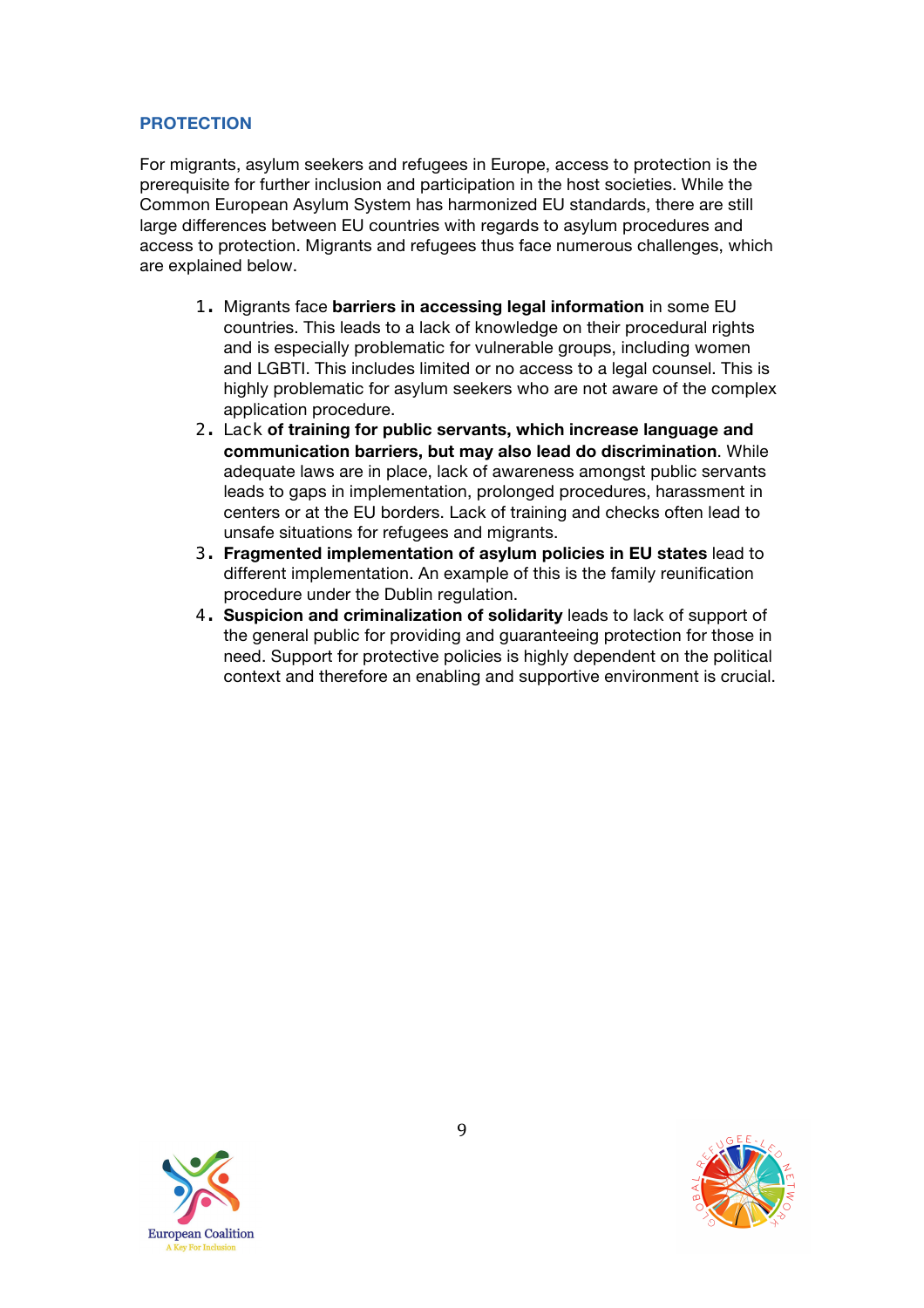## **Recommendations**



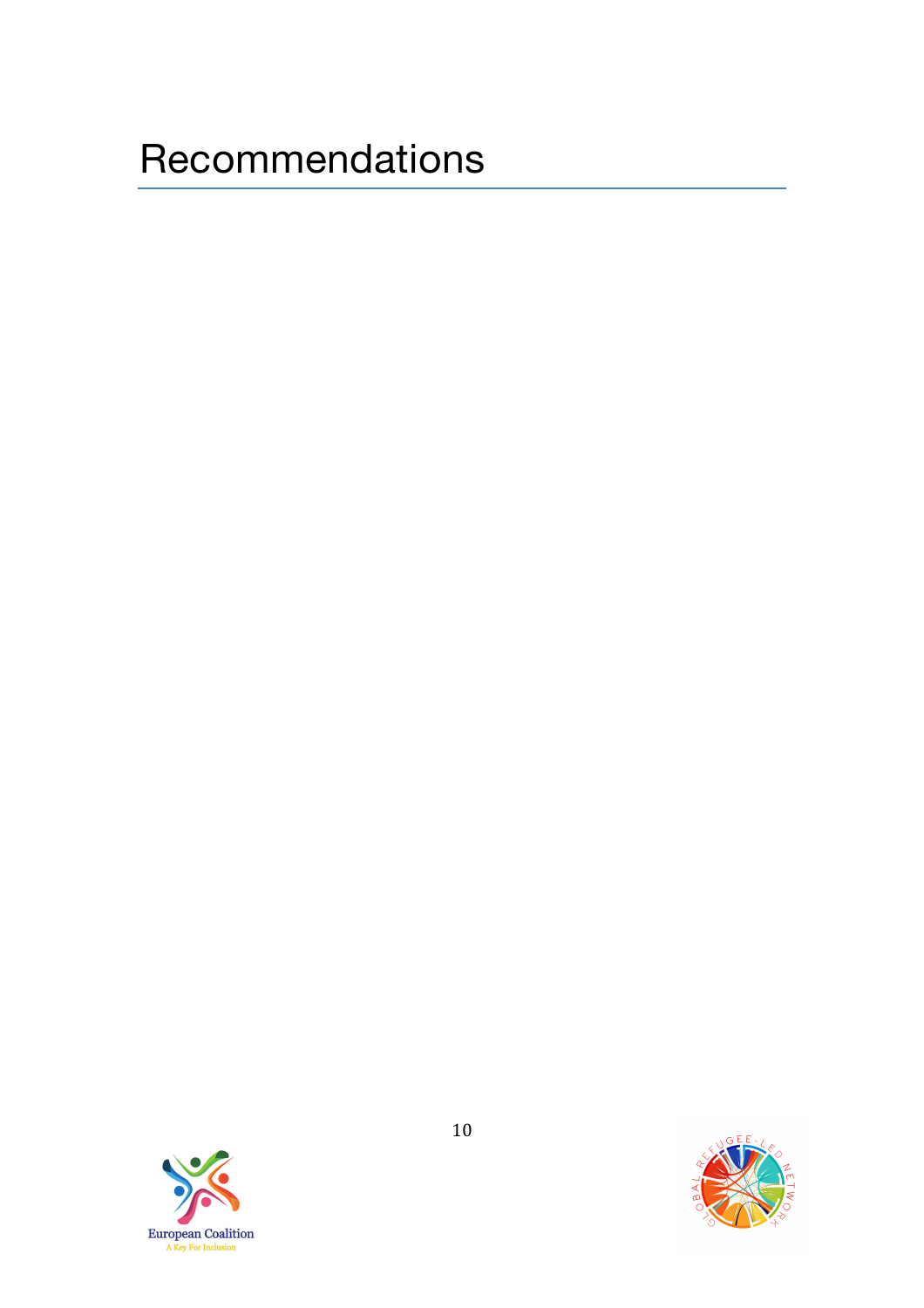#### **KEY POLICY RECOMMENDATIONS TO ENHANCE INCLUSION AND PARTICIPATION**

The following are recommendations on how to enhance inclusion and participation of migrants and refugees arising from the discussion at the European Summit on Migrants and Refugees:

#### **Access to the labour market**

- 1. Open up national labour markets for refugees who are recognized in other EU member states
- 2. Speed up access to a permanent status to take away uncertainties for migrants and refugees
- 3. Facilitate on-the-job language learning so that initial limited language skills are not used as reasons not to hire migrants and refugees
- 4. National authorities, civil society organisations and private actors to provide seed funding to stimulate migrant entrepreneurs and their start-ups
- 5. Support 'buddy' programs and mentorships between locals and migrants to facilitate exchange of best-practices, for example utilizing co-working spaces open for migrants and locals
- 6. Support paid internships in the local job market to facilitate initial professional experiences
- 7. Provide counselling and support the provision of information to migrants on the labour market needs and how they could fill the existing gaps in the workforce
- 8. Support building networks through the regular organization of meetups between (local) companies and job-seeking migrants
- 9. Provide accessible language courses and easier access to formal education for migrants and refugees
- 10. Stimulate companies to hire migrants and refugees by creating incentives to hire them, such as benefits, funding, publicity, etc.
- 11. Create stricter diversity laws to stimulate both public and private sector organizations to diversify the workforce and enhancing the employment rate of migrants and refugees
- 12. Open up trade unions for migrants workers and facilitate the involvement of migrants in workers' representative bodies

#### **Combating discrimination, racism and xenophobia**

- 1. Raising awareness in receiving communities through positive images and success stories of migrants as great potential for local societies
- 2. Increase cultural trainings in companies to facilitate intercultural understanding of each other
- 3. Create meeting places for locals and migrants to meet and discuss to create mutual understanding
- 4. Support migrant children through out-of-school activities with local children to enhance mutual understanding at a young age

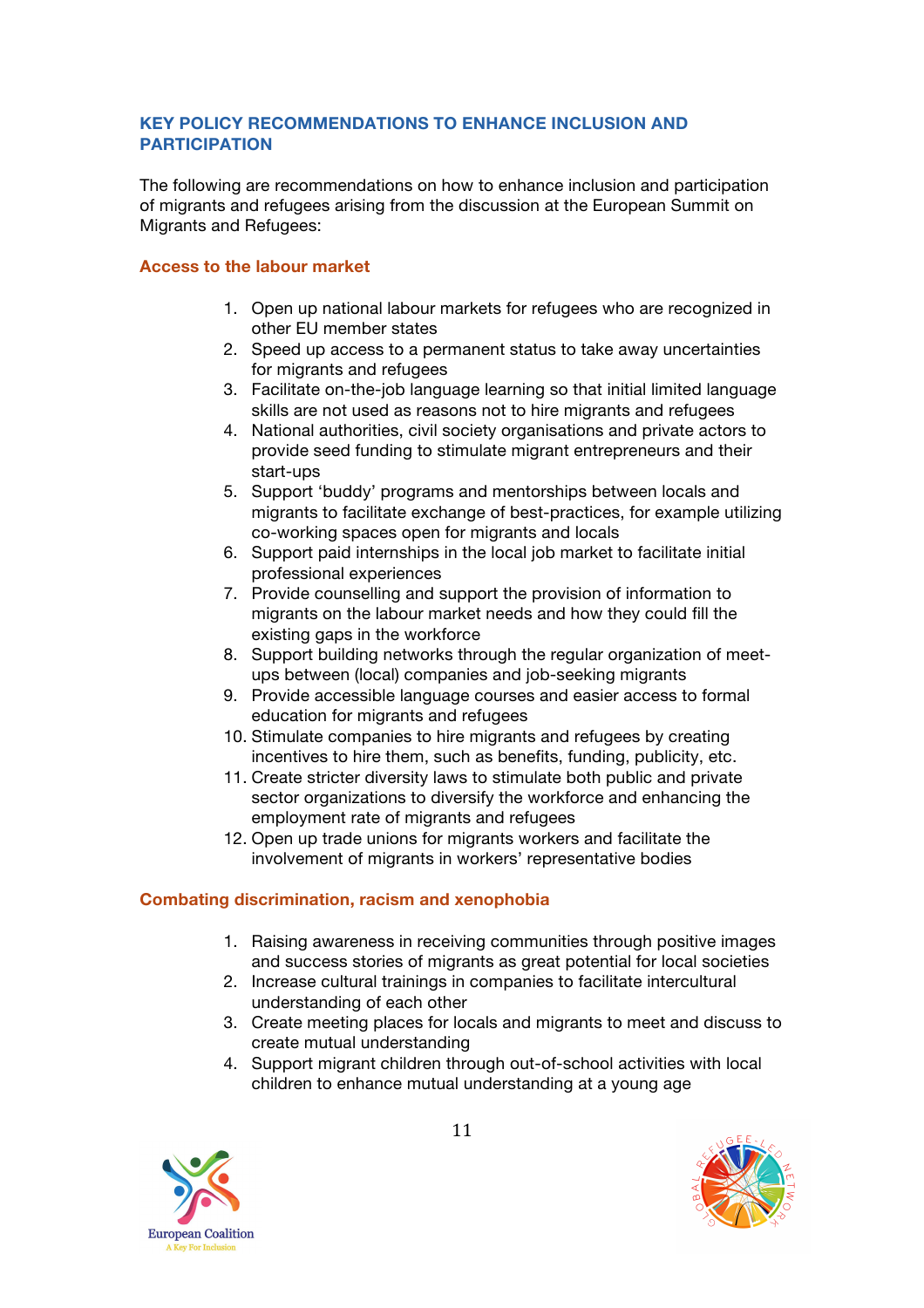#### **Understanding duties and rights**

- 1. Supporting the creation of accessible bodies, organisations and individuals that migrants and refugees can address for help, support and information
- 2. Diversify communication channels, for example using social media and information providing videos on relevant information, so that migrants and refugees who do not speak the local language are adequately informed

#### **KEY POLICY RECOMMENDATIONS TO ENHANCE ACCESS TO EDUCATION**

All of the below should include the involvement of migrants and refugees in decision-making and implementation:

- **1. To enhance coordination and harmonization between EU member states on education systems and access to education for migrants and refugees through:**
	- i) Devising a unified process for recognizing foreign diplomas at EU level with an independent institution or EU body equipped with the necessary mechanisms and trained staff for assessing qualifications.
	- ii) Simplifying and regulating access to the education system for all children and young people, including undocumented migrants - for example by expanding the possibilities to obtain a study visa, work visa or a visa for highly skilled migrants.
	- iii) Creating a European information platform on education for refugees and migrants providing information on their rights, existing support mechanisms, possible paths towards education and diploma recognition. This platform could exist online as well as in local support centres and could be available in multiple languages.

#### **2. The establishment of targeted support mechanisms to guarantee and facilitate access to education, by:**

- i) Targeted and unified language support across EU with the guarantee that asylum seekers can access language course from day 1 regardless of their status. This language support should be tailored to their age and educational aspirations. Develop hybrid and flexible courses (language courses but also general and higher education skills courses) for mothers to be able to attend classes: flexible schedules, evening classes, and online courses with regular contacts with teachers.
- **ii)** Mentorship programmes in educational institutions: with support from other refugees, local students (for example, an older 'buddy' in schools), as well as training for parents to help their children, and tutoring and orientation support.



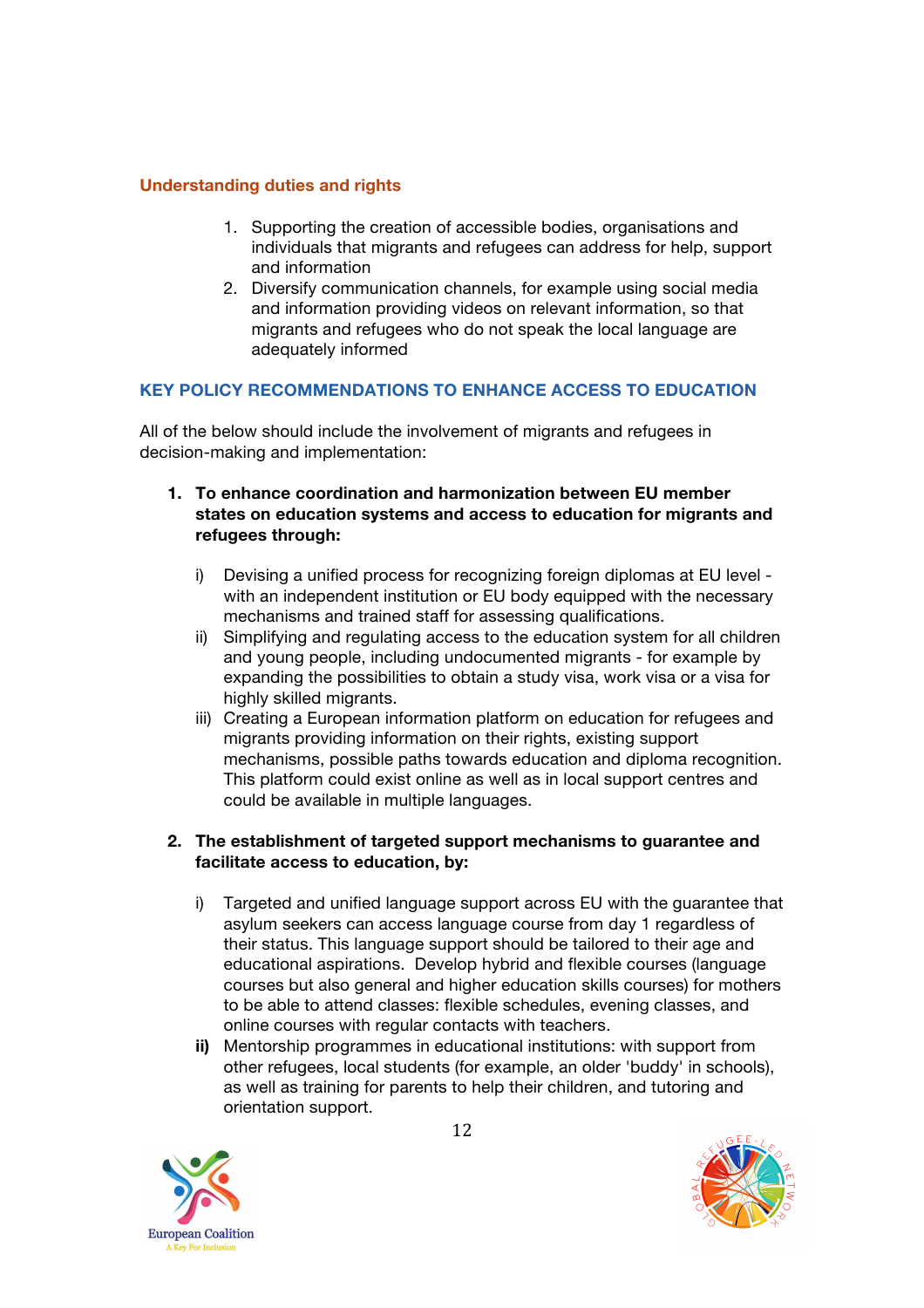#### **3. Ensuring inclusive education in schools and universities, through:**

- 1. The expansion of the number of scholarships for refugees at universities, and implement quotas or other forms of mechanisms to support further inclusion.
- 2. Educating staff through awareness campaigns and cultural training in educational institutions for teachers.
- 3. Preventing discrimination by exposing and documenting discrimination in an initial stage, and following up through implementing penalties if necessary.

#### **KEY POLICY RECOMMENDATIONS TO INCREASE THE HEALTH AND WELL-BEING OF MIGRANTS AND REFUGEES**

All of the below should include the involvement of migrants and refugees in the implementation of the recommendations, in particular migrant doctors and medical professionals with a migration background.

- 1. Social workers and medical services should **make better use of technology and implement digital solutions** to guarantee access to information on available services, such as:
	- (a) An app or online platform with simple information on the right to healthcare, relevant procedures and information on the health care system in the host country, and a mapping of available free services. The platform could also provide audio or video tutorials on how to navigate the system and should be available in multiple languages.
	- (b) The creation of a public hotline available in multiple languages.
	- (c) One-to-one Skype meetings between social workers and migrants to answer relevant questions and give information.
	- (d) A virtual network for refugees and migrants to share experiences and support each other.
- 2. **The establishment of informal support mechanisms** to bridge the cultural gap between the system and migrants, such as:
	- (a) Including cultural mediators to provide information and accompany migrants in navigating procedures to access health care.
	- (b) Building partnerships between skilled doctors from migrant communities and doctors in host countries, to ensure better communication and trust amongst them.
	- (c) Providing cultural trainings to doctors of the host country and information training on regional diseases to avoid discrimination.
	- (d) Ensuring NGOs work with high-level actors to make sure existing practices translate into better policy-making.

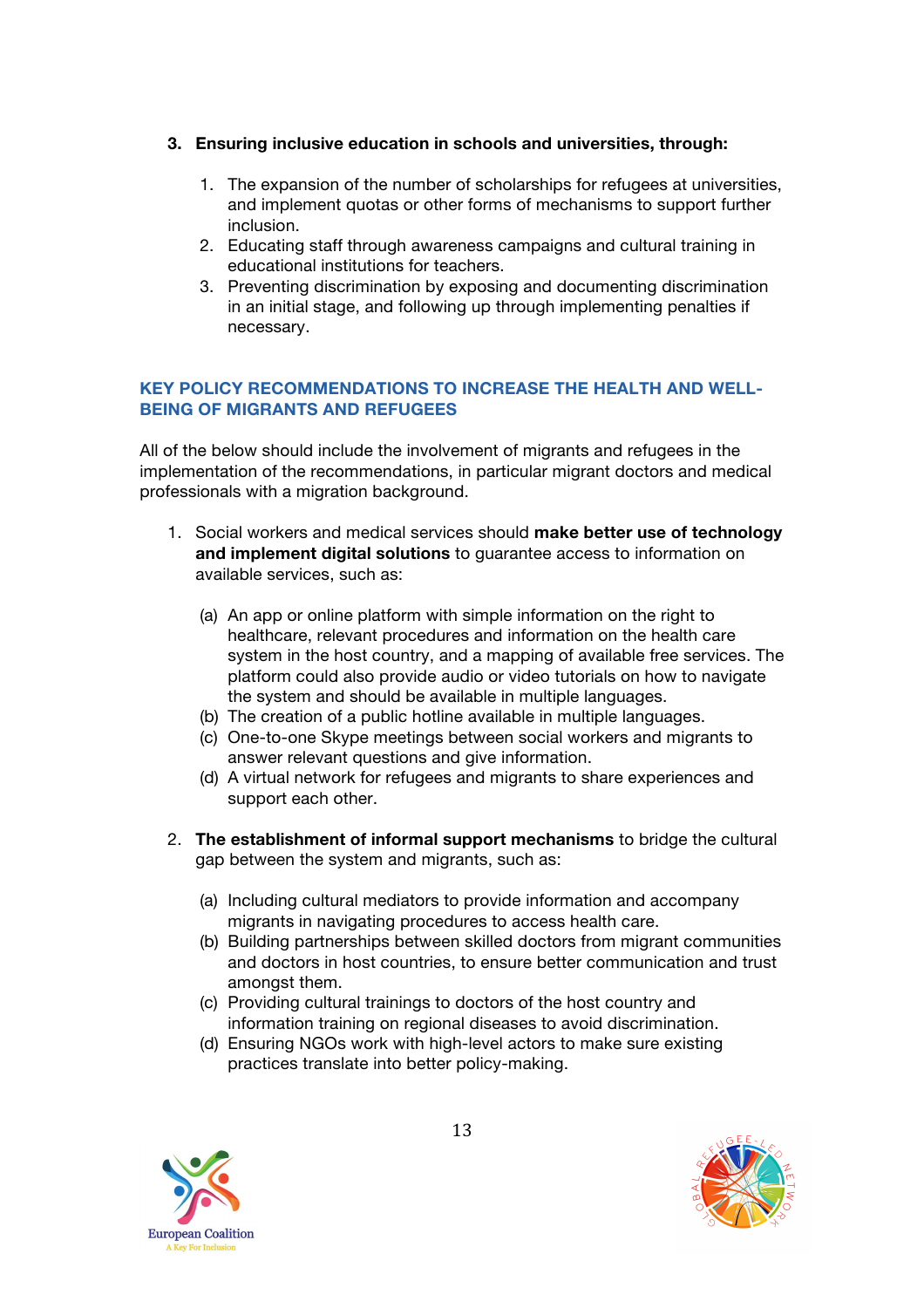- 3. **Invest in raising awareness on mental health issues and provide better support** by:
	- (a) Providing trainings on mental health to social workers so they can identify early signs of mental health issues and direct migrants and refugees towards adequate services to address them.
	- (b) Providing training on the specificities of refugees and migrants experiences to mental health specialists.
	- (c) Building partnerships between migrant psychologists and local psychologists.
	- (d) Implementing awareness campaigns targeted at migrants and refugees.
	- (e) Organizing workshops on mental health issues for and with migrant communities to increase knowledge and break the stigma around mental health issues.

#### 4. **Strengthening existing health care system and facilitate their accessibility for migrant communities** by:

- (i) Instating prevention programmes for migrants, both adults and children.
- (ii) Guaranteeing equal access to health care for both documented and undocumented migrants.

#### **KEY POLICY RECOMMENDATIONS TO ENHANCE PROTECTION**

Central to all recommendations is the centrality of a human rights based approach in all asylum policies.

- 1. **Invest in the provision of free legal information on asylum procedures**, for example through the creation of materials (tutorials, individual legal counsel sessions, leaflets, online tools)
- 2. **Invest in sensitization campaigns for local citizens and local government employees**, to enhance intercultural understanding and to change the negative narrative, for example by focusing on positive and personal success stories.
- 3. **Invest in compulsory intercultural training modules for civil servants involved in protection procedures**, such as asylum officers, translators, border guards and police officers.
- 4. **Better coordination and cooperation** with the European Asylum Support Office (EASO) and national and local asylum authorities to enhance harmonisation and decrease difference in recognition rates.
- 5. **Simplify and harmonise the family reunification** procedures amongst EU member states.
- 6. **Revise the current Dublin system**, especially the first entry criteria requiring asylum seekers to apply for asylum in the first country of arrival.